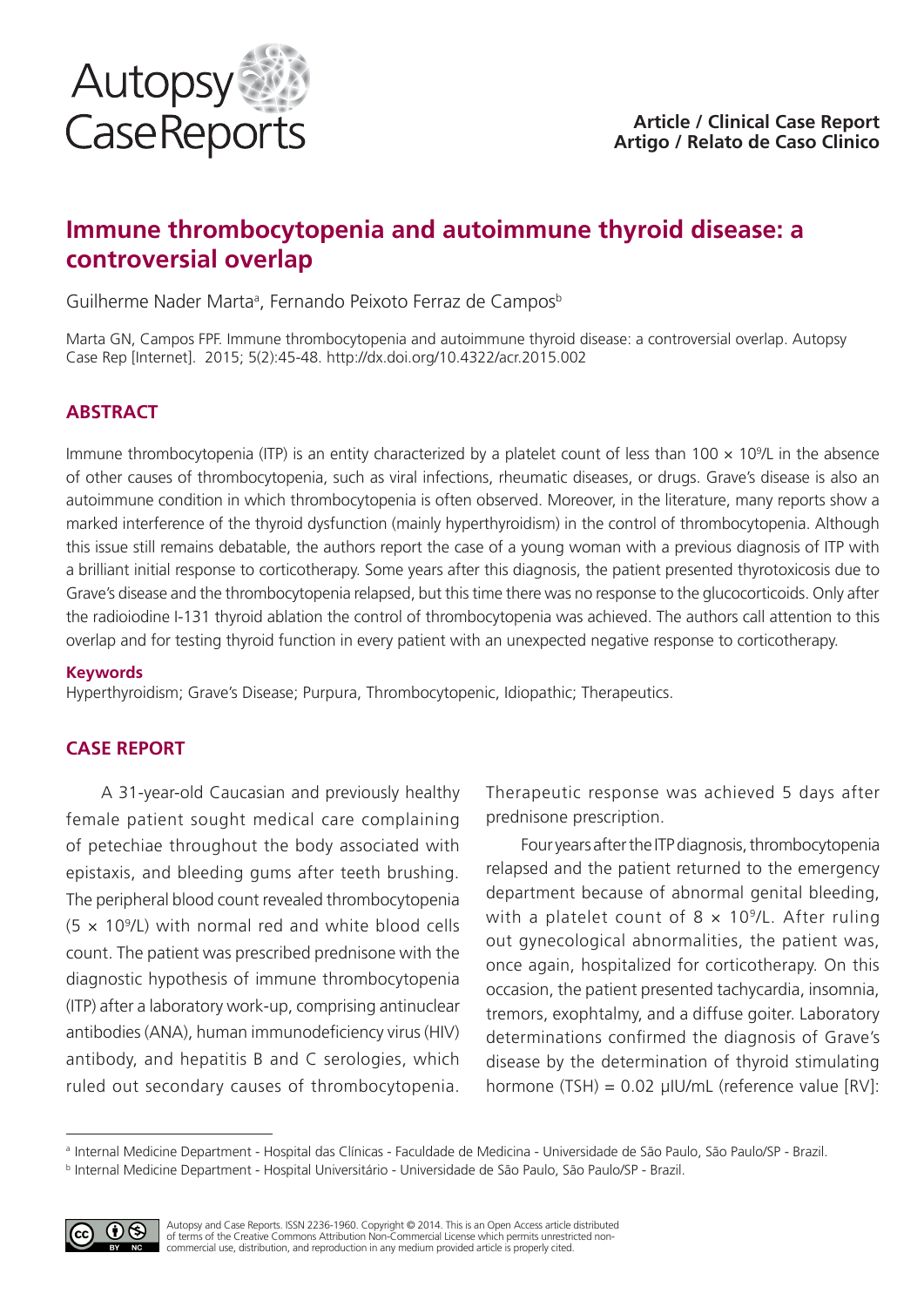0.55–4.78 μIU/mL); free T4 = 2.79 ng/dL (RV: 0.89– 1.76 ng/dL); anti-thyroperoxydase (anti-TPO) = 179 IU/mL (RV: < 34 IU/mL) and anti-thyroglobulin  $(anti-TG) > 500$  IU/mL  $(RV: < 60$  IU/mL), and anti-TSHR  $Ab = 22.53$  IU/L (RV:  $< 1.75$  IU/L). Consequently, propylthiouracil was prescribed. During the following months the platelet count reached  $363 \times 10^9$ /L. The patient did not attend medical follow-up and therefore the euthyroidism could not be assured in the meantime.

Three years later, the patient returned to the emergency department complaining of easy bruising, petechiae, epistaxis, and bleeding gums. The platelet count was  $6 \times 10^9$ /L, even though she had been taking corticosteroids. The TSH determination was < 0.01 mcIU/mL (RV: 0.55–4.78 mcIU/mL) and free T4 was 6.23 ng/dL (RV: 0.89–1.76 ng/dL). During this hospitalization, resistance to the corticotherapy was observed since the platelet count remained low after more than 4 weeks of 1.5 mg/kg/day of prednisone. Since the patient's adherence to the treatment was doubtful and the anti-thyroid drugs could be myelotoxic, radioiodine I-131 thyroid ablation treatment was recommended and undertaken after the patient's agreement. After the control of the hyperthyroidism (free  $T4 = 0.91$  ng/dL [RV: 0.89–1.76 ng/dL]) the platelet count increased markedly in the presence of the tapering dose of the corticotherapy (Figure 1).



**Figure 1.** Platelet count during treatment with corticoid and propylthiouracil, and after thyroid ablation.

#### **DISCUSSION**

ITP is one of the most common causes of thrombocytopenia in otherwise asymptomatic adults. ITP is an acquired thrombocytopenia caused by autoantibodies against platelet antigens. This entity is characterized by persistent thrombocytopenia, which is defined by a platelet count of  $< 100 \times 10^9$ /L (RV: 150–450  $\times$  10<sup>9</sup>/L), with neither abnormalities in the white or red blood cells, nor on the peripheral blood smear. The diagnosis of ITP is achieved after ruling out other potential causes of thrombocytopenia including infections by HIV, hepatitis-C virus, hepatitis-B virus, drugs, or rheumatologic diseases, such as systemic lupus erythematous and antiphospholidid syndrome.<sup>1</sup> The destruction of the platelet–antibody complex by the reticuloendothelial system in a rate superior to the marrow's replacement capacity explains the physiopathology of thrombocytopenia in ITP.<sup>1</sup> In the past few years, new evidence suggests that the platelet production may also be impaired in patients with ITP.<sup>2</sup>

Quite frequently, patients with Grave's disease present mild thrombocytopenia, but generally the platelet count, in these cases, is  $> 100 \times 10^{9}$ /l.<sup>3,4</sup> ln 1931, Jackson<sup>5</sup> first described the association between hyperthyroidism and thrombocytopenia. Although rare, this association (especially with Grave's disease and Hashimoto's thyroiditis) has been demonstrated in several studies.<sup>6,7</sup> When associated, ITP and autoimmune thyroid diseases may present simultaneously, although the time between the onset of both diseases may vary widely from months to years.<sup>3,8</sup> Cordiano et al.<sup>9</sup> showed that autoimmune thrombocytopenia, in the course of thyroid disease, is far more prevalent than vice versa. In a longitudinal study, 8–14% of patients with ITP developed hyperthyroidism<sup>10</sup>, leading to speculation on the physiopathology of this phenomenon. Two mechanisms have been proposed to explain this association: a) activation of the reticuloendothelial system by the thyroid hormones; and b) the presence of an autoimmune mechanism able to trigger both conditions.11-13 Platelet-associated immunoglobulin G and specific platelet antibody were detected in 83% and 86% of patients with ITP with and without thyroid autoimmune disease, respectively, while anti-thyroid antibodies were found in 89% of patients with ITP.<sup>9</sup> An experimental study evaluated the platelet's life span in a group of rats in which hyperthyroidism had been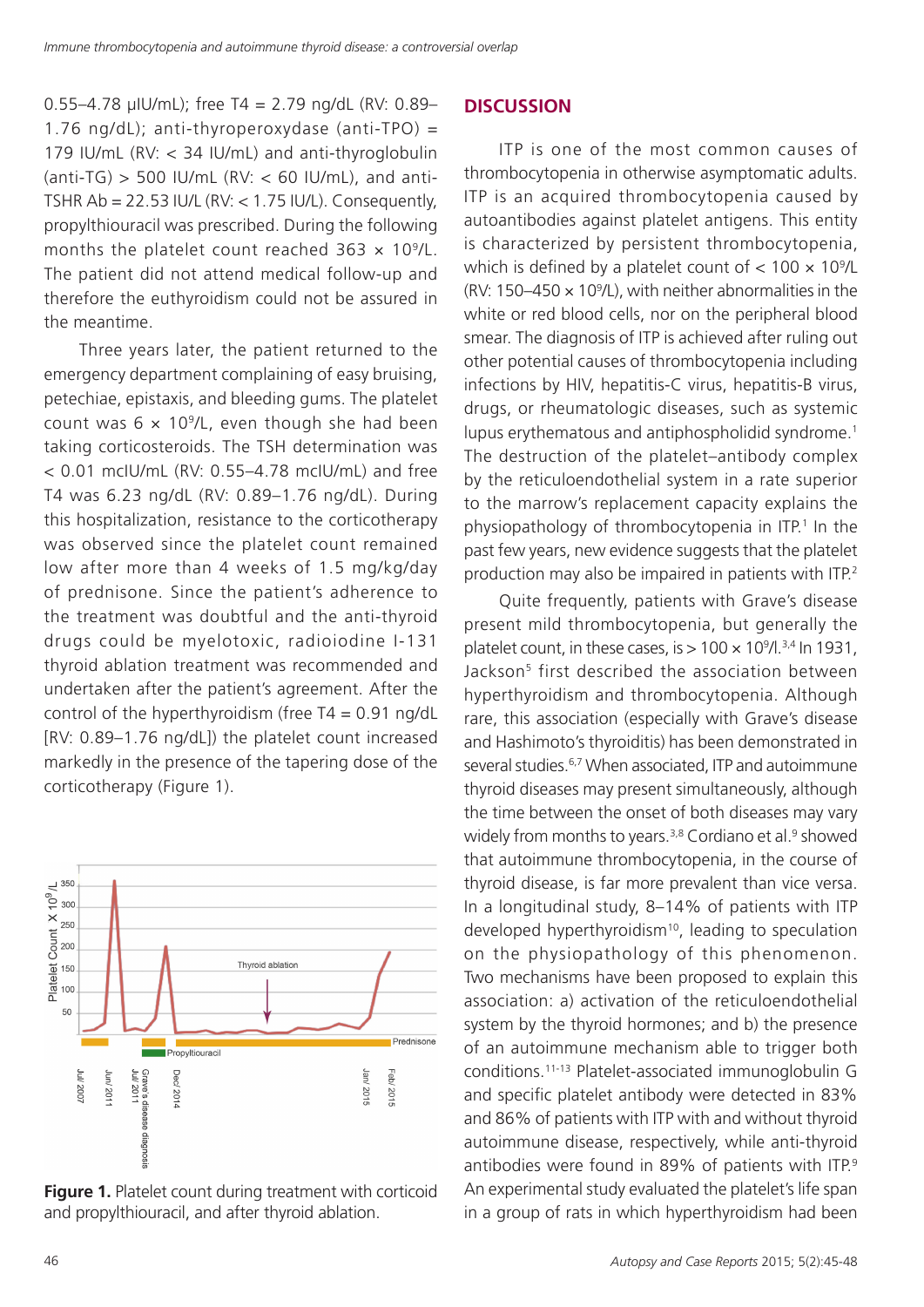induced by 3,5,3'-triiodothyronine (T3) administration and a control group.12 The animals treated with T3 presented a reduced platelet count due to early platelet destruction. When the platelets of animals treated with T3 were infused in the animals of the control group, the platelet life span returned to normal; however, when the platelets of the control group were infused in the T3-treated animals the mean platelet survival time decreased.14 These results point to the possibility that, in Graves disease, thyroid hormones might increase the phagocytic activity of the reticuloendothelial system, leading to thrombocytopenia.3,12 Genetic predisposition for the development of both diseases, associated with HLA B8, has also been reported.<sup>14,15</sup>

However, other studies and case series could not show such a parallelism between the clinical courses of ITP and thyroid disease, such that, in many cases, no improvement in the platelet count was observed after the thyroid function control.<sup>16,17</sup> The thrombocytopenia induced by the reticuloendothelial hyper activation is, in general, mild to moderate, $12$  suggesting that this may not be the single mechanism involved in the pathogenesis of the marked thrombocytopenia observed in ITP.<sup>11</sup> Altintas et al.<sup>18</sup> found the presence of anti-thyroglobulin (anti-TG) in 39% of the patients with ITP without evidence of thyroid disease, while this finding was positive in only 10% of the control group. In this study, many of the patients with ITP and positive anti-TG also had positive tests for anti-endomysium, and anti-gliadin, which may suggest a substantial defect in the immune self-tolerance in this group of patients.3,18

Another theory proposes a cross reaction between the antibodies anti-thyroid receptors and the platelets epitopes, which could explain the association of both conditions.17 This hypothesis was strengthened by the structural similarity of the platelet membrane glycoprotein GPID $\alpha$  and the TABP (truncated actin binding protein), which is the protein to which the anti-thyroid antibodies bind.<sup>19</sup> This suggests that the same anti-thyroid antibodies may react with platelet receptors by providing their early destruction.

Nonetheless, the effect of the thyroid disease and its treatment on the clinical course of ITP remains controversial.3 Differently from the hypothyroidism, the majority of case reports of hyperthyroidism and ITP show complete remission of the thrombocytopenia or a better control with the usual therapeutic modalities.<sup>3</sup> Sugimoto et al. $11$  report the case of a patient with a

10-year history of Grave's disease taking methimazole, which showed a parallelism between the platelet count and the TSH values. In that report, the ITP response could be attributed to the treatment of Grave's disease, since no corticosteroid or other immunosuppressor was used.<sup>11</sup> An interesting case was reported by Jung et al.<sup>20</sup>, which showed the reversal of thrombocytopenia after I-131 thyroid ablation, in a patient with the diagnosis of ITP and Grave's disease. In a review of cases on hyperthyroidism associated with ITP, it was estimated that 7% of the cases of ITP would respond to the treatment of the thyrotoxicosis, and that in many cases the thrombocytopenia would be resistant to other therapies.<sup>3,21</sup>

The International Consensus Report on the investigation and management of primary immune thrombocytopenia, published in  $2010<sub>1</sub><sup>22</sup>$  classifies the thyroid function evaluation and the thyroid antibodies research as a test of potential utility in the management of ITP, although this recommendation does not take into account the basic investigation for patients with the suspicion of ITP.

The observation of this case points positively to the interference of thyroid function in the response to corticotherapy for the control of thrombocytopenia in cases of ITP. We suggest, therefore, that the thyroid function should always be evaluated in cases presenting resistance to the usual ITP treatment protocols.

#### **REFERENCES**

- 1. Neunert C, Lim W, Crowther M, Cohen A, Solberg L Jr, Crowther MA. The American Society of Hematology 2011 evidence-based practice guideline for immune thrombocytopenia. Blood. 2011;117(16):4190-207. <http://dx.doi.org/10.1182/blood-2010-08-302984>. [PMid:21325604.](http://www.ncbi.nlm.nih.gov/entrez/query.fcgi?cmd=Retrieve&db=PubMed&list_uids=21325604&dopt=Abstract)
- 2. Bromberg ME. Immune thrombocytopenic purpura- -the changing therapeutic landscape. N Engl J Med. 2006;355(16):1643-5. [http://dx.doi.org/10.1056/](http://dx.doi.org/10.1056/NEJMp068169) [NEJMp068169](http://dx.doi.org/10.1056/NEJMp068169). [PMid:17050888.](http://www.ncbi.nlm.nih.gov/entrez/query.fcgi?cmd=Retrieve&db=PubMed&list_uids=17050888&dopt=Abstract)
- 3. Cheung E, Liebman HA. Thyroid disease in patients with immune thrombocytopenia. Hematol Oncol Clin North Am. 2009;23(6):1251-60. [http://dx.doi.org/10.1016/j.](http://dx.doi.org/10.1016/j.hoc.2009.08.003) [hoc.2009.08.003](http://dx.doi.org/10.1016/j.hoc.2009.08.003). [PMid:19932432.](http://www.ncbi.nlm.nih.gov/entrez/query.fcgi?cmd=Retrieve&db=PubMed&list_uids=19932432&dopt=Abstract)
- 4. Brent GA. Clinical practice. Graves' disease. N Engl J Med. 2008;358(24):2594-605. [http://dx.doi.org/10.1056/](http://dx.doi.org/10.1056/NEJMcp0801880) [NEJMcp0801880](http://dx.doi.org/10.1056/NEJMcp0801880). [PMid:18550875.](http://www.ncbi.nlm.nih.gov/entrez/query.fcgi?cmd=Retrieve&db=PubMed&list_uids=18550875&dopt=Abstract)
- 5. Jackson AS. Acute hemorrhagic purpura associated with exophthalmic goiter. JAMA. 1931;113:2386-93.